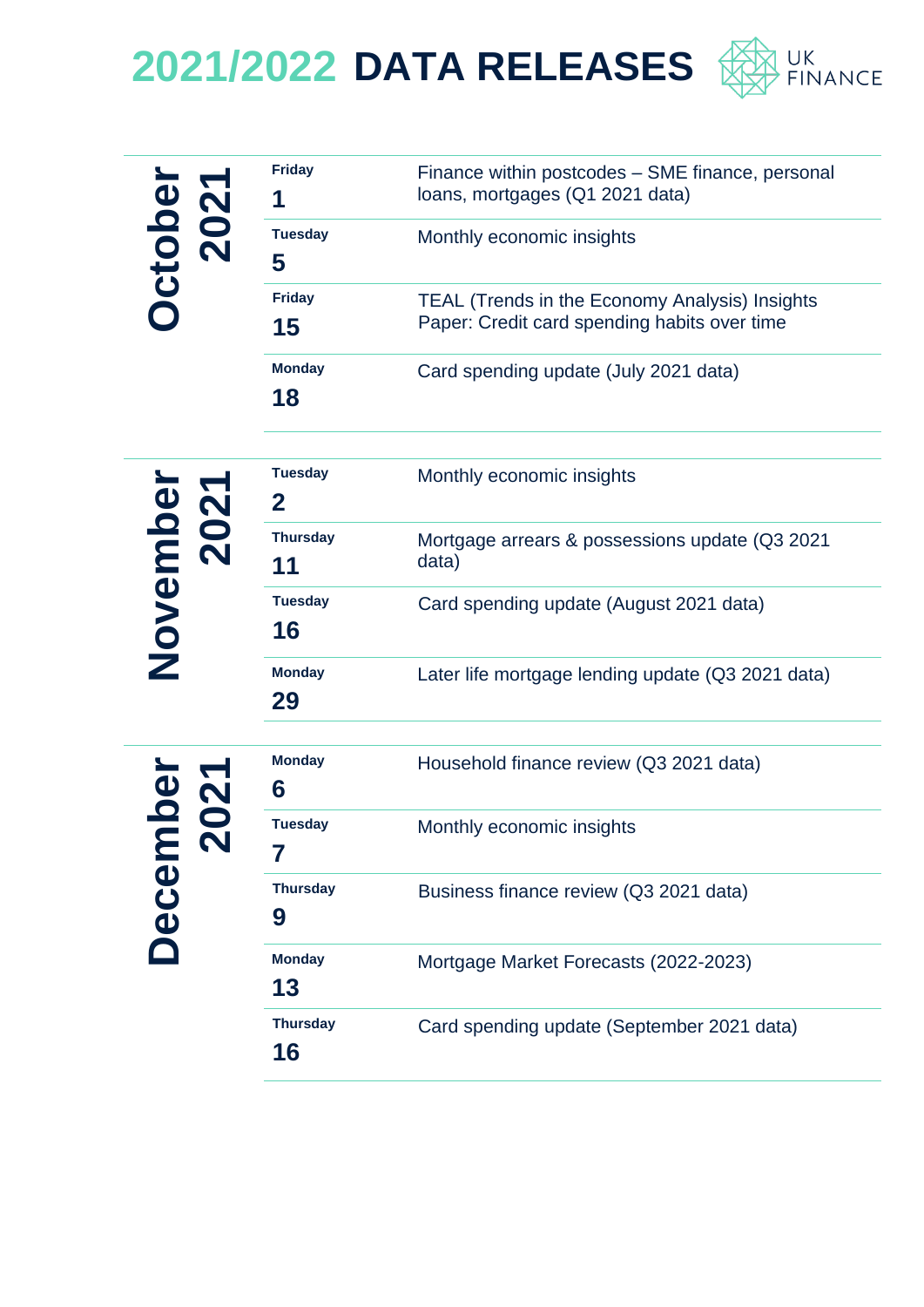

| nuary<br>2022<br>$\boldsymbol{\sigma}$<br>B | Wednesday<br>5       | Finance within postcodes – SME finance, personal<br>loans, mortgages (Q2 2021 data) |
|---------------------------------------------|----------------------|-------------------------------------------------------------------------------------|
|                                             | <b>Tuesday</b><br>11 | Monthly economic insights                                                           |
|                                             | <b>Monday</b><br>17  | TEAL (Trends in the Economy Analysis) Insights<br>Paper                             |
|                                             | Wednesday<br>19      | Card spending update (October 2021 data)                                            |

| $\mathbf{N}$<br>ruar<br>202<br>$\overline{\mathbf{e}}$ | <b>Tuesday</b><br>1   | Monthly economic insights                                                    |
|--------------------------------------------------------|-----------------------|------------------------------------------------------------------------------|
|                                                        | <b>Thursday</b><br>10 | Mortgage arrears and possessions update (Q4 2021 data)<br>- Provisional date |
|                                                        | Wednesday<br>16       | Card spending update (November 2020 data)                                    |
|                                                        | <b>Monday</b>         | Later life mortgage lending update (Q4 2021 data)                            |

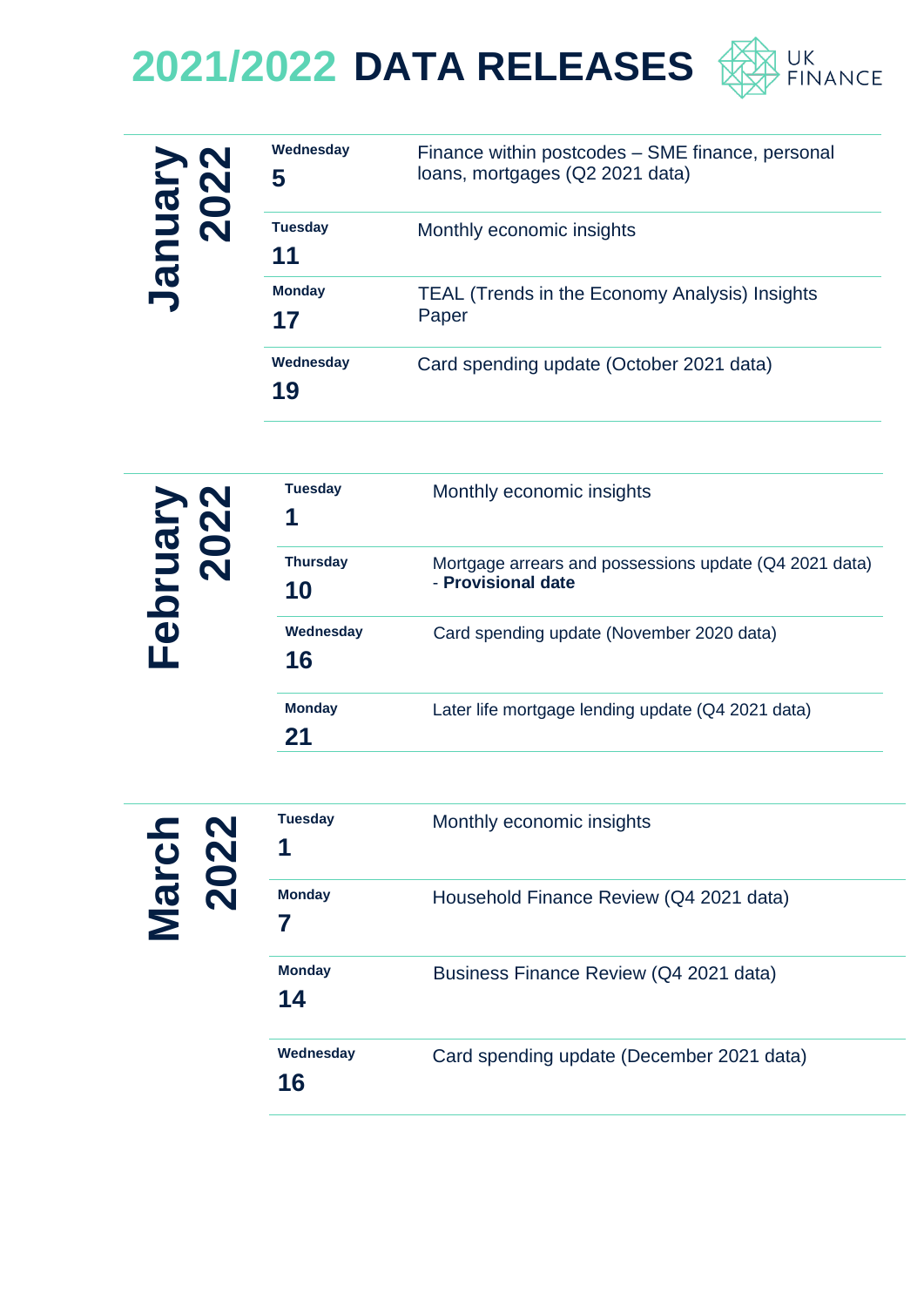

| <b>prill</b><br>022 | <b>Friday</b><br>1    | Finance within postcodes – SME finance, personal<br>loans, mortgages (Q3 2021 data) |
|---------------------|-----------------------|-------------------------------------------------------------------------------------|
|                     | <b>Tuesday</b><br>5   | Monthly economic insights                                                           |
|                     | <b>Monday</b><br>11   | <b>TEAL (Trends in the Economy Analysis) Insights</b><br>Paper                      |
|                     | Wednesday<br>20       | Card spending update (January 2022 data)                                            |
|                     | <b>Monday</b><br>25   | Regional SME & Household Finance Report (2021)<br>data)                             |
| <b>S<br/>22</b>     | <b>Tuesday</b><br>3   | Monthly economic insights                                                           |
| $\mathbf{v}$        | Wednesday<br>18       | Card spending update (February 2022 data)                                           |
|                     | <b>Thursday</b><br>19 | Mortgage arrears & possessions update (Q1 2022<br>data) - Provisional date          |

| $\mathbf N$<br>$\bullet$ | <b>Monday</b><br>6    | Household Finance Review (Q1 2022 data)                                            |
|--------------------------|-----------------------|------------------------------------------------------------------------------------|
|                          | <b>Tuesday</b>        | Monthly economic insights                                                          |
|                          | Wednesday<br>8        | UK Payment Markets 2022 - Provisional date                                         |
|                          | <b>Monday</b><br>13   | Business Finance Review (Q1 2022 data)                                             |
|                          | <b>Thursday</b><br>16 | UK Payment Statistics 2022 - Provisional date                                      |
|                          | <b>Monday</b><br>20   | Card spending update (March 2022 data)                                             |
|                          | <b>Thursday</b><br>23 | Annual interest-only mortgages monitoring survey<br>(2021 data) - Provisional date |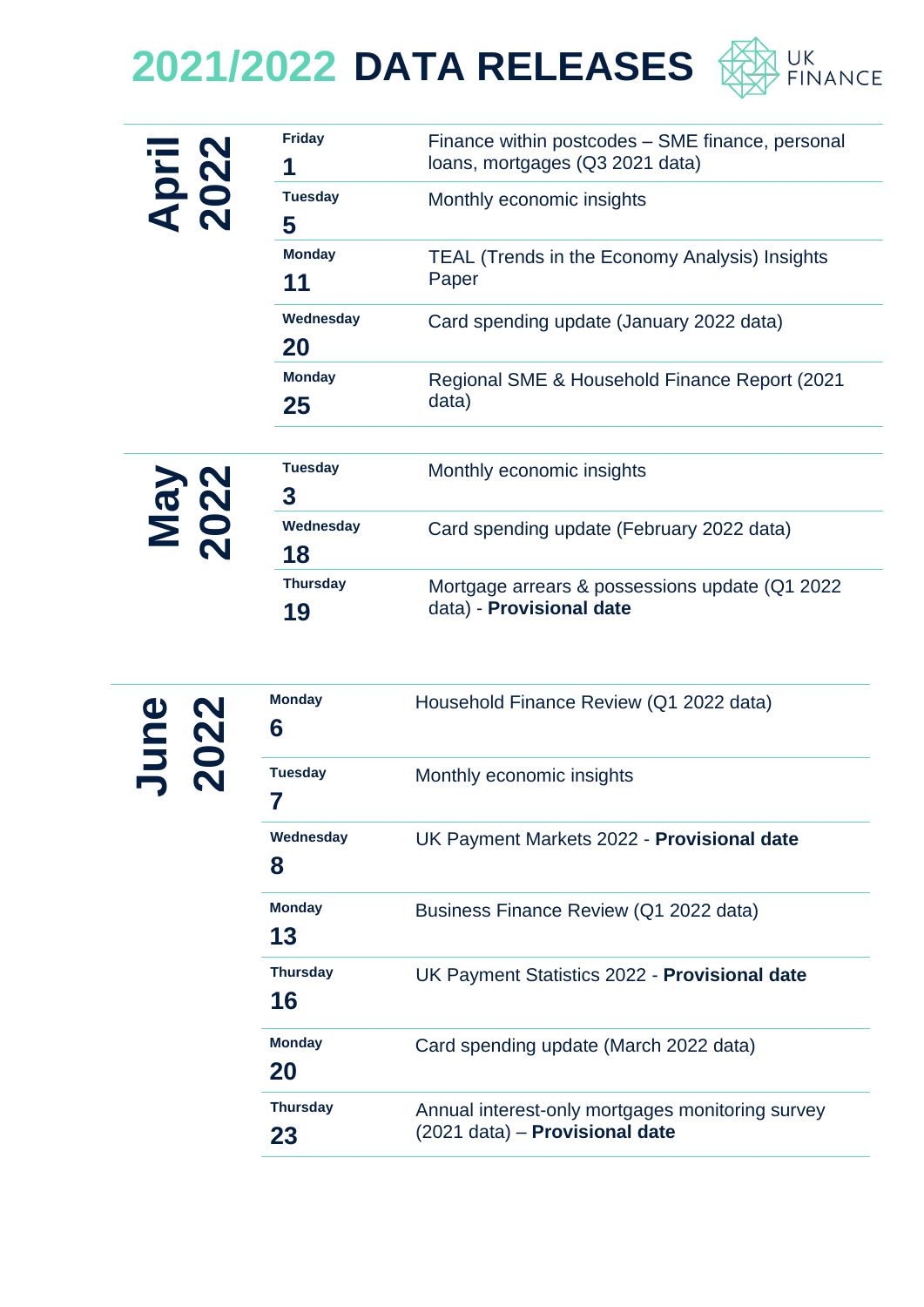

| 202               | <b>Friday</b><br>1             | Finance within postcodes - SME finance, personal<br>loans, mortgages (Q4 2021 data)   |
|-------------------|--------------------------------|---------------------------------------------------------------------------------------|
|                   | <b>Monday</b><br>4             | Largest Mortgage Lenders - Full Market & Buy-to-let<br>(2021 data) - Provisional date |
|                   | <b>Tuesday</b><br>5            | Monthly economic insights                                                             |
|                   | <b>Monday</b><br>11            | <b>TEAL (Trends in the Economy Analysis) Insights</b><br>Paper                        |
|                   | <b>Monday</b><br>18            | Card spending update (April 2022 data)                                                |
|                   | <b>Tuesday</b><br>$\mathbf{2}$ | Monthly economic insights                                                             |
| August<br>2022    | <b>Thursday</b><br>11          | Mortgage arrears & possessions update (Q2 2022)<br>data) - Provisional date           |
|                   | <b>Tuesday</b><br>16           | Card spending update (May 2022 data)                                                  |
|                   | <b>Tuesday</b><br>30           | UK Cash & Cash Machines 2022 - Provisional date                                       |
| September<br>2022 | <b>Monday</b><br>5             | Household Finance Review (Q2 2022 data)                                               |
|                   | <b>Tuesday</b><br>6            | Monthly economic insights                                                             |
|                   | <b>Monday</b><br>12            | Business Finance Review (Q2 2022 data)                                                |
|                   | Wednesday<br>14                | UK Consumer Payments 2022 - Provisional date                                          |
|                   | <b>Friday</b><br>16            | Card spending update (June 2022 data)                                                 |